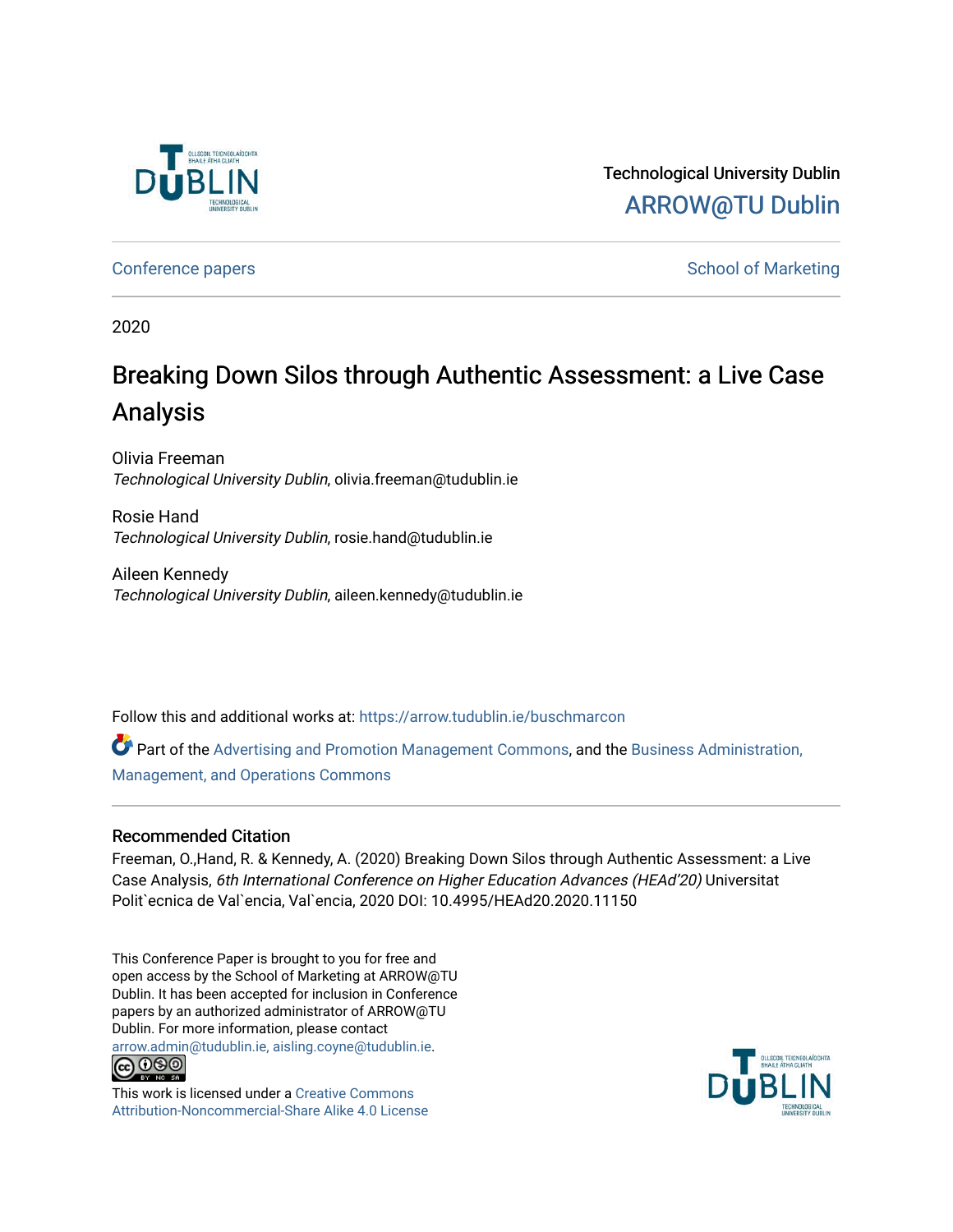# **Breaking down Silos through Authentic Assessment: a Live Case Analysis**

#### **Olivia Freeman, Rosie Hand, Aileen Kennedy**

College of Business, Technological University Dublin, Ireland.

#### *Abstract*

*One of the aims of Technological University Dublin (TU Dublin) is to create graduates who problem solve as socially responsible global citizens. We wanted to provide an opportunity for our students to address relevant, marketing and consumption challenges in new and innovative ways, and to develop analytical competences and professional skills and comportment in a real-life context. This paper describes the design, implementation and outcome of an inter-disciplinary and cross-programme 'authentic assessment' method which we have termed a 'live case analysis'. The assessment comprised fieldwork, wider industry engagement, formative assessment components and a summative presentation. The method is discussed against the backdrop of a Curriculum Framework project which is underpinned by four design principles which centre around innovation, application, collaboration and flexibility. The performance of real-world tasks such as live case analysis strongly reflects the central pedagogical values of what, where and how people will learn at TU Dublin in the future.* 

*Keywords: Authentic Assessment; Live Case Analysis; Curriculum Framework; Formative Assessment; Real-world Application.*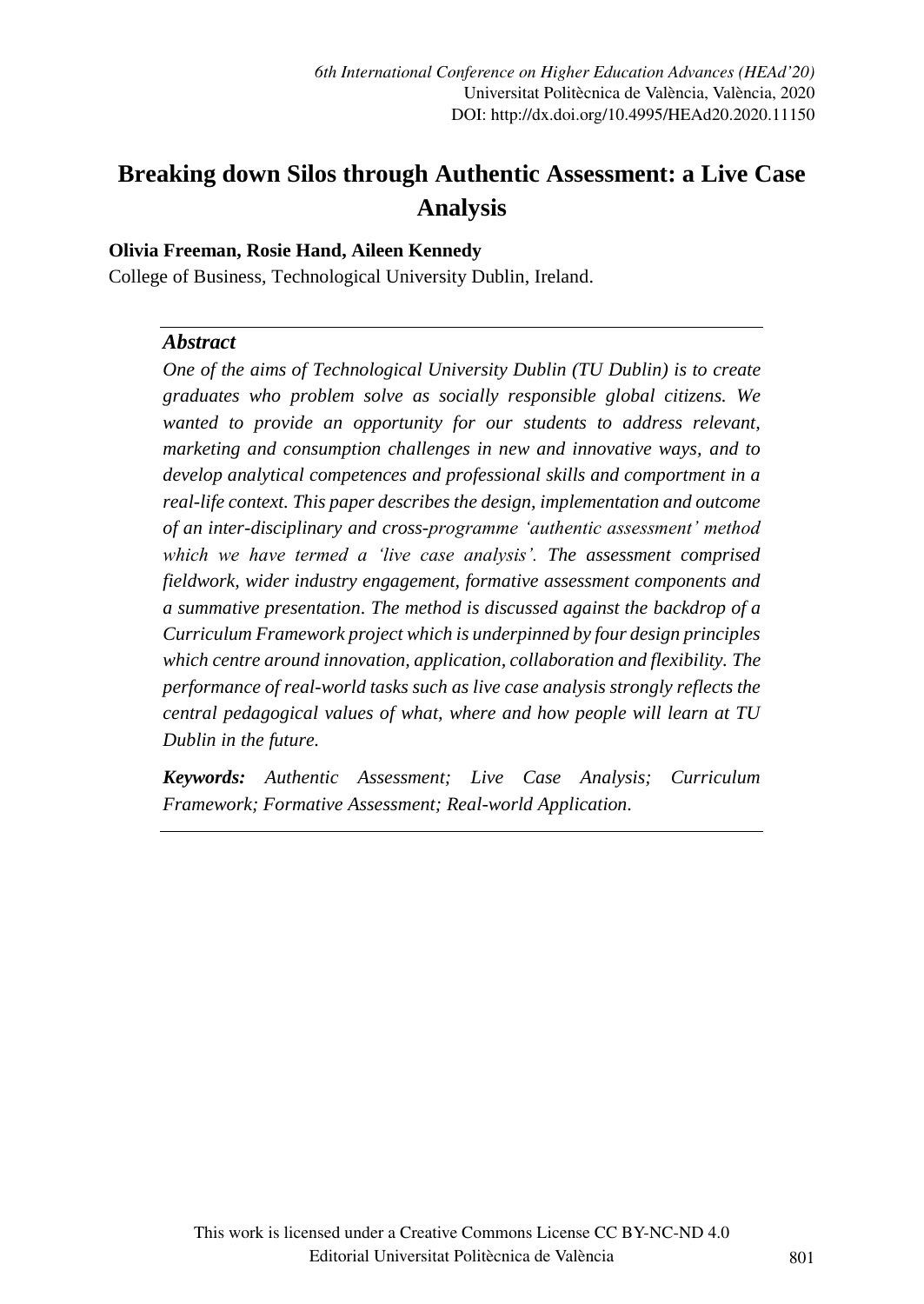# **1. Introduction**

This paper describes the design, implementation and outcome of an inter-disciplinary and cross-programme 'authentic assessment' method which was developed and carried out in response to a rapidly changing learning and teaching environment and a new institutional context. The assessment comprised a live case analysis for a national tourist attraction 'Tayto Park'. Assessment components included fieldwork, industry engagement, formative assessment components and a summative presentation to the senior marketing team and theme park owner. The assessment is discussed against the backdrop of a Curriculum Framework project Co-Create (Collaborative Curriculum Reimagining and Enhancement Aiming to Transform Education) established in TU Dublin, and currently being designed and developed by a team of teaching fellows.

The relevant institutional context is complex and evolving. Ireland's first Technological University was formed from the merger of three Institutes of Technology in January 2019. TU Dublin, engages 28,000 students in research-informed, practice-led education across a range of disciplines from apprenticeships to PhDs. The strategic intent of this newly created institution is to deliver excellence in student centered learning through collaboration and engagement with students, the University and stakeholders from industry, the professions and wider society.

Curriculum is defined as the articulation of the university's values and principles with regards to teaching, learning and assessment, knowledge and the disciplines, and the cultural and political purposes of higher education (https://cocreatetudublin.wordpress.com/). A framework is an overarching scaffolding that influences the manner in which this articulation is approached. The curriculum framework emerges from the pre-existing values and strengths deemed most relevant to nurture, develop and enhance learning into the future. Four design principles have been developed to articulate how the final curriculum framework might shape what, where and how people learn at TU Dublin.

- Step forward and try new things
- Make our learning experience active, useful and related to the world (of work)
- Use our talents; everyone has something to learn and something to teach
- Create the space and time to do work that matters

In this paper we map our assessment innovation, a live business case analysis, against these design principles to frame our discussion and explore the ways in which this innovation reflects the pedagogical tenets encapsulated in the framework.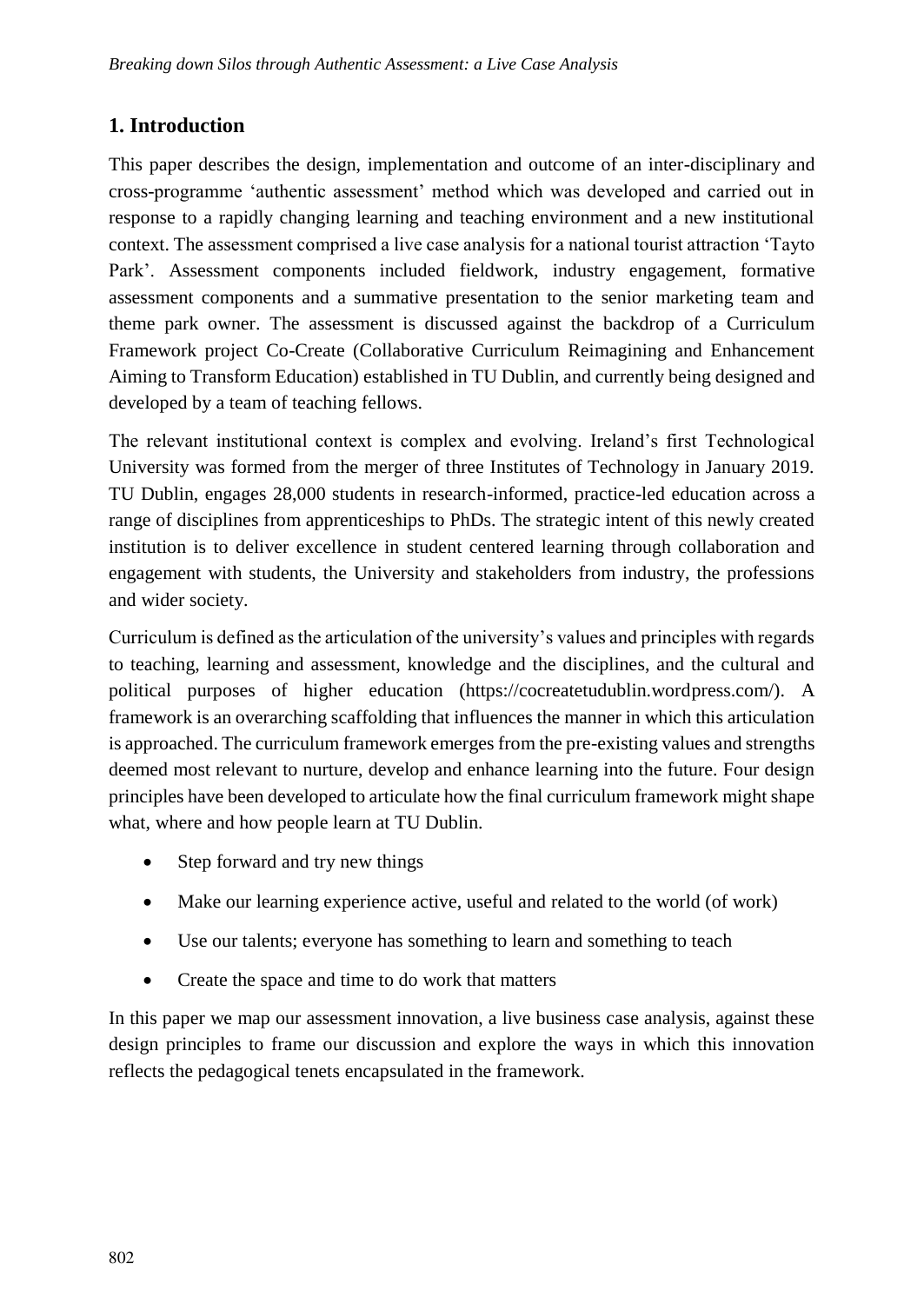# **2. Step forward to try new things**

The framework seeks to design in opportunities for evaluation and adaptation of the curriculum to allow innovation to flourish. De Vries' (2018) 'semi permeable curriculum' is open-ended and flexible with regard to content and is borne from a cognizance that faculties of higher education must develop professionals for an, as yet, undefined future. Hughes and Tan (2012) argue for a curriculum which is 'future-sensitive' and adaptable to change in work and society, as well as flexible in relation to diverse cohorts of learners and stakeholders. Stepping forward and trying new things is an appeal to the academic community within the university to try out new ways of doing things, share what works and why innovation matters.

We are three colleagues delivering two modules, namely Marketing, and Consumption, Culture and Markets taught across two postgraduate programmes. This assessment design grew out of our wish to leverage an experiential and authentic learning process for our students which emphasized an application to practice, critical thinking and the development of communication skills. In essence, we wanted our integrated assessment to develop students as holistic, strategic problem solvers. An additional but significant impetus in designing this inter-disciplinary, cross programme assessment was to acknowledge the growing convergence between the disciplines of Marketing and Consumption, Culture and Markets (Parsons, Maclaren and Chatzidakis, 2017).

Authentic assessment (Mueller, 2005) is not a new approach within business education but there is a dearth of empirical research on authentic assessments in business disciplines in general (Sotiriadou, Logan, Daly and Guest, 2019, p.14) and particularly in formal learning environments as opposed to work placements (Ashford-Rowe, Herrington and Brown, 2014). Mueller (2005) reflects Wiggins (1993) in his definition of authentic assessment as a form of assessment in which students are asked to perform real-world tasks that demonstrate meaningful application of essential knowledge and skills.

Ashford Rowe et al. (2014) build on Gulikers, Bastiaens and Kirschner's (2004) work in their development of an eight principle framework and suggest that for an assessment to qualify as authentic it should be challenging, include a crafted outcome, foster the development of transferable knowledge, allow for self-reflection, simulate and measure a real-world test of ability, include formally designed opportunities for feedback and opportunities to collaborate.

The live case analysis assessment described in more detail in the next section of this paper qualifies as 'authentic' across these eight criteria. The development of the assessment fits with the curriculum design principle 'Step forward to try new things'. The inter-disciplinary cross programme live case assessment described in detail in the next section of the paper emerged as a result of, and as a response to, the changing theoretical and policy contexts in which learners and educators collaborate. The succesful implementation of this assessment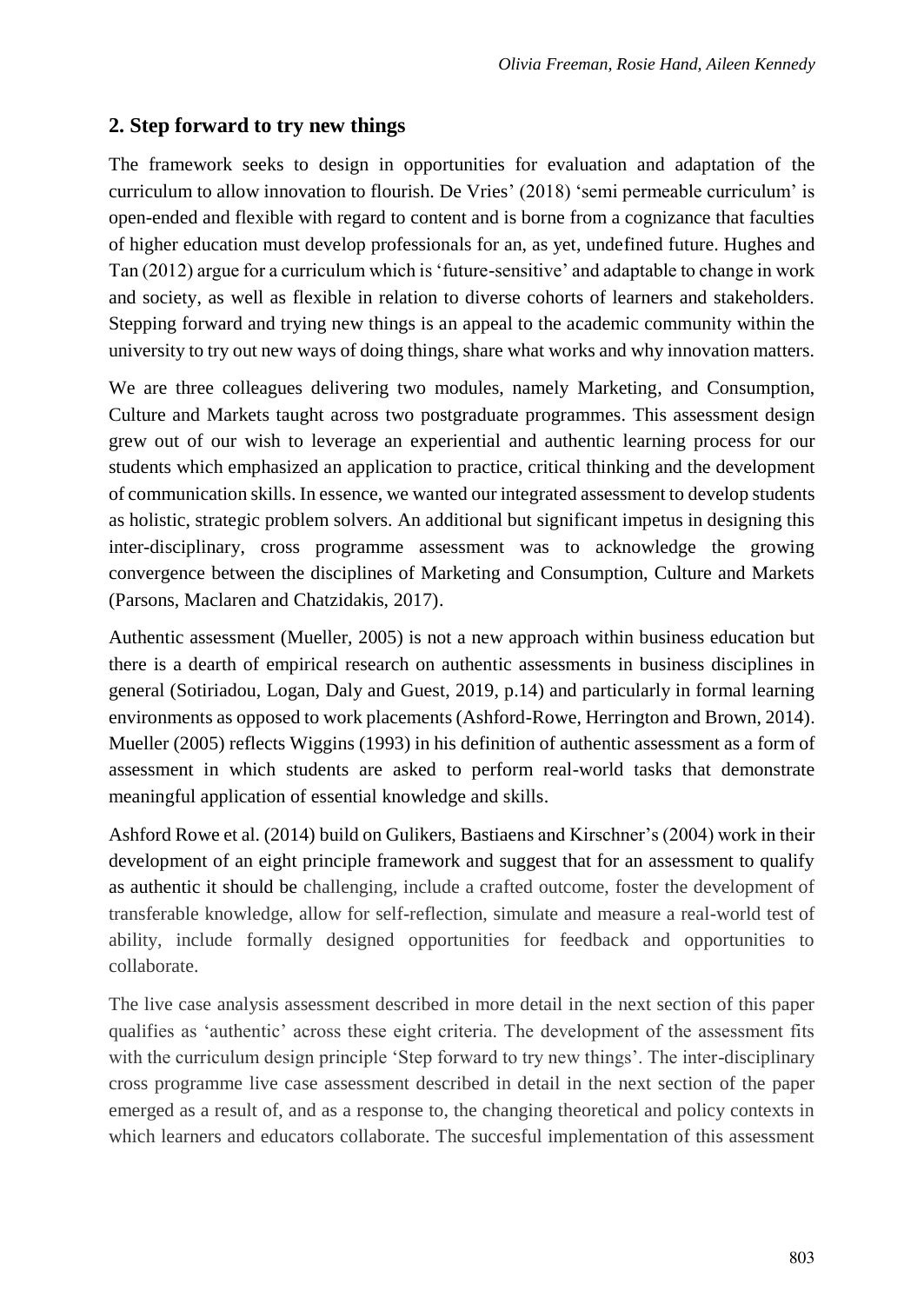points to the import of this curriculum design principle for our university in the current higher education climate.

# **3. Make our learning experience active, useful and related to the world (of work)**

The second design principle of the curriculum framework speaks to the substance and quality of learning experiences. Technological innovation coupled with demand from employers and government for a more highly skilled workforce have resulted in changes in relation to the ways higher education is mediated and accessed (Ashford-Rowe, Herrington and Brown, 2014). Existing modes of assessment need to be critiqued in the context of this changing terrain. Meyers and Nulty (2009, p.567) posit that in order to encourage deep learning, academics must provide tasks and experiences which are (i) authentic, real-world and relevant, (ii) constructive and interlinked, (iii) command higher order processing from students, (iv) aligned with each other and the desired learning outcomes, and (v) provide challenge and motivation to learn.

We wanted to provide an opportunity for our students to address relevant, real marketing and consumption challenges in new and innovative ways, and to develop analytical competences and professional skills and comportment in a real-life context. Having broadly reviewed the Irish brandscape for potential collaborators we enlisted Tayto Park as a client/partner for our live case analysis.

Tayto Park is one of Ireland's top ten fee-charging attractions and it is a unique mix of theme park, activity centre, zoo, and educational facility. The idea for the theme park was inspired by similar parks in the US, such as Hershey Park in Pennsylvania, which has grown to become a major tourist attraction. The business opened to the public in October 2010 and recorded attendance figures of 330,422 in its first full year of trading in 2011 and that number had grown to 770,000 in 2018. Tayto Park recorded profits of  $\epsilon$ 3.1m in 2017, up from  $\epsilon$ 2.9m the previous year, on sales of  $E17.5m$ . A significant majority of visitors are families with children under the age of twelve, drawn from Dublin and surrounding counties. Seventy five percent of visitor numbers are recorded between July and August each year, with footfall averaging 10-11,000 per day, depending on the weather. It is the ambition of the management team to target one million visitors by 2021.

The Tayto Park brand story was elicited from the Marketing Director over the course of a face-to-face meeting. From this, a detailed, live case study was crafted. The case comprised a theoretical backdrop incorporating marketing theory and consumption theory relevant to the brand, a detailed brand contextualisation and an outline of the challenges facing the brand. Specific questions were designed to actively engage the learners in immersive problemsolving. The questions are replicated below: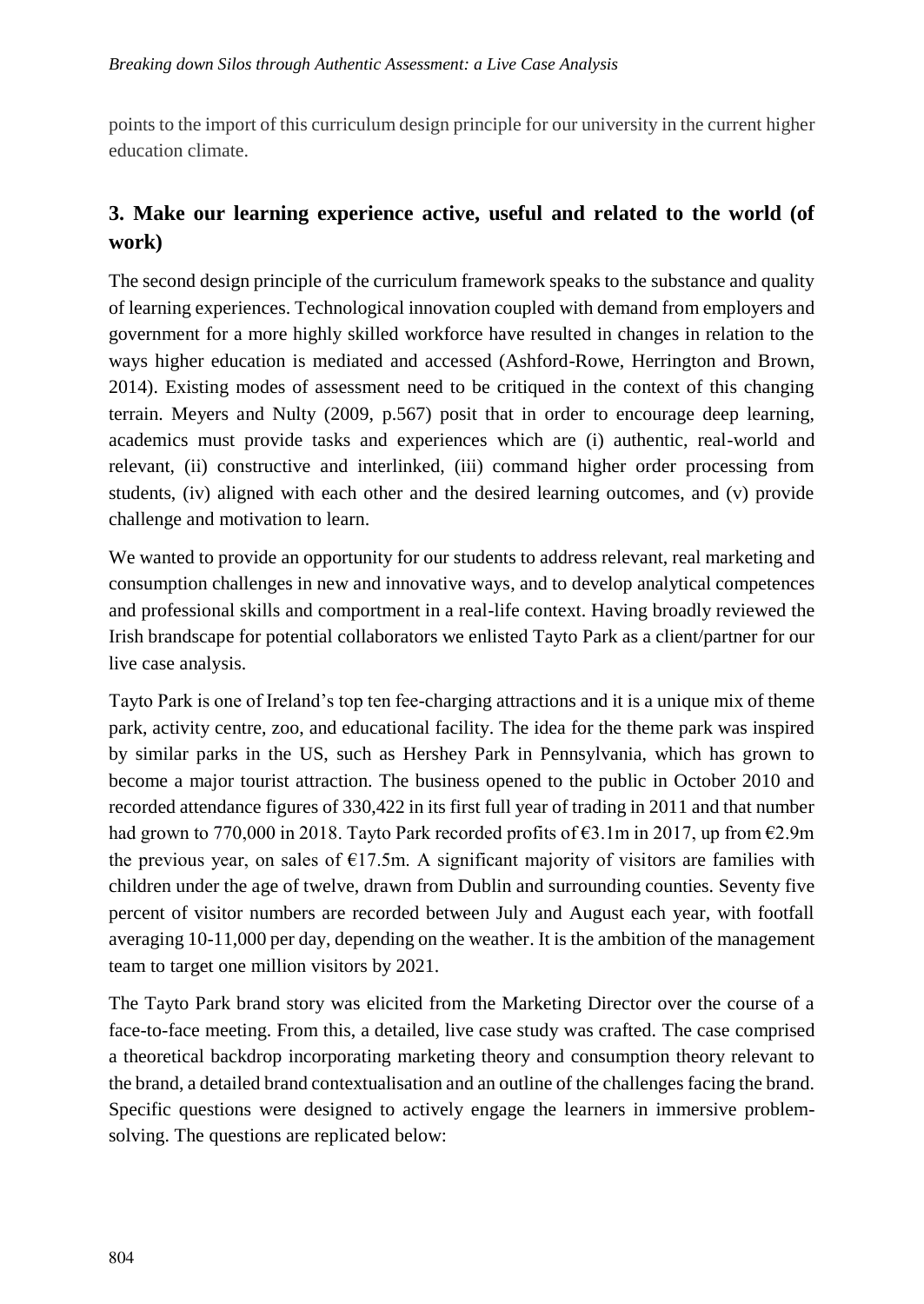- Discuss the expectations, concerns, and desires families experience as they engage in planning 'a day out'?
- What brand attributes are currently being communicated by Tayto Park?
- Should Tayto Park continue to use the Tayto brand name? Argue for or against this strategy.
- Outline your key strategic marketing recommendations for Tayto Park over the next 5 years.

The live case analysis described here demonstrates the potential to create meaningful industry and employment-related assessment for full-time post-graduate students and provides an exemplar of what is envisaged by the mantra 'Make our learning experience active useful and related to the world of work'.

#### **4. Use our talents; everyone has something to learn and something to teach**

The third design principle of the curriculum framework calls for celebration of the opportunity's university life presents for collaboration between and among students, educators and partners. The live case analysis assessment described in this paper is an example of the type of student-educator-partner collaboration that sees people bring their unique talents and perspectives together to produce something tangible, dynamic and ripe for ongoing revision as the learning process is not a linear one. The curriculum framework provides support for authentic assessment and in so doing endorses Brew's (2013) contention that 'universities should become scholarly knowledge-building communities where academics and students work together to learn and solve problems of the world' (p.609).

Linked to this call is the need to breakdown existing silos between disciplines, promote inclusion and diversity of the university community and to think beyond summative assessments as a key success measure of teaching and learning (National Forum, 2017). This live case assessment fostered collaboration amongst the teaching team, breaking down disciplinary silos, while achieving a collective goal. It also promoted the integration of international students from eight countries and embraced a number of students registered with disability and learning support services at TU Dublin.

Meyers and Nulty (2009) argue assessment plays a pivotal role in curriculum design and acknowledge that an appropriate assessment task serves to underpin student learning, encourages student engagement with the associated learning resources and leads to attainment of the desired learning outcomes. The Irish National Framework of Qualifications states that programmatic learning outcomes at postgraduate level require learners to demonstrate higher order thinking (https://nfq.qqi.ie). In this live case analysis, we endeavored to build an assessment which allowed us evaluate four key learning outcomes (two from each module) designed to develop the requisite competencies. These learning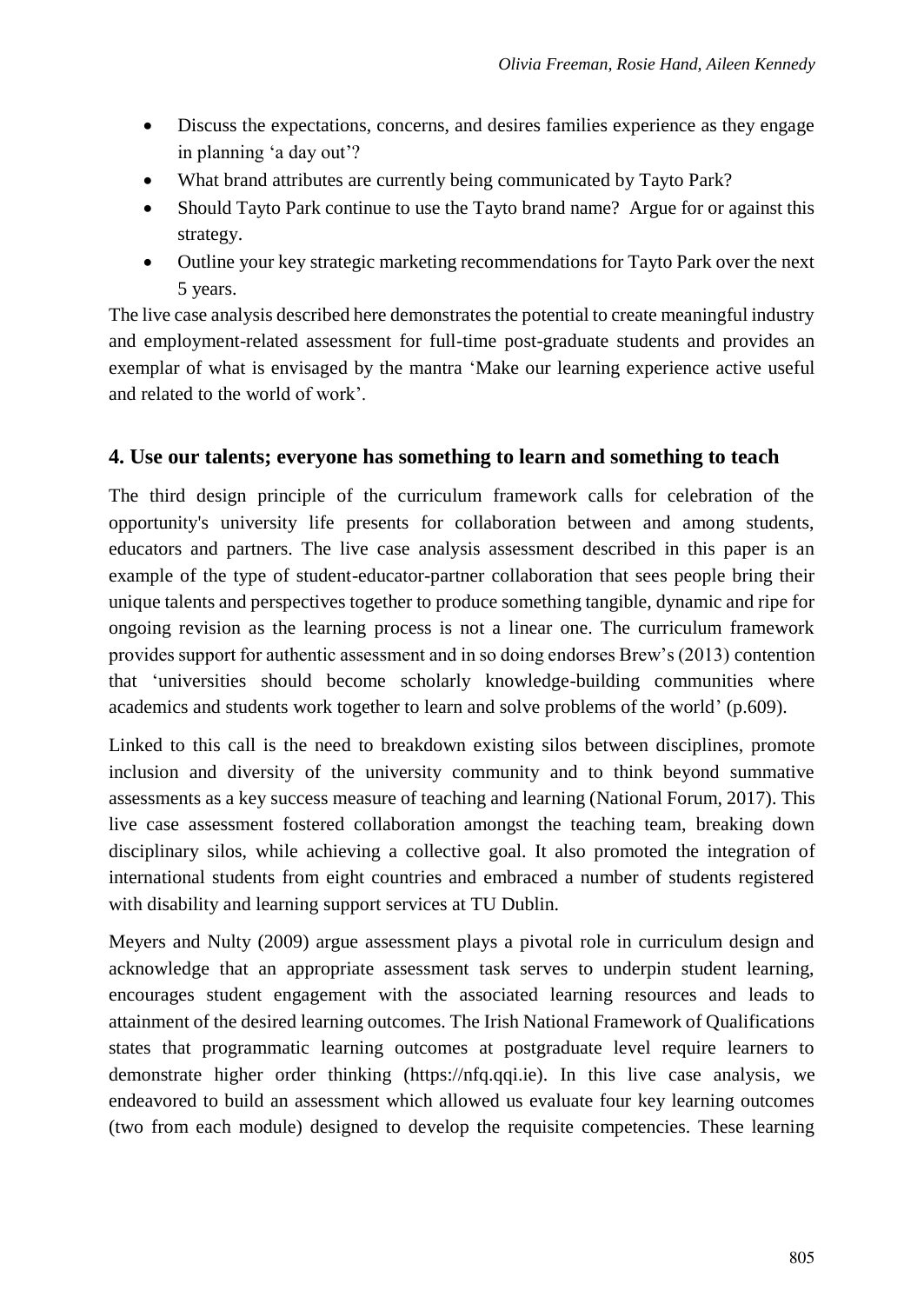outcomes required the learner to (i) apply theory to analyse and develop responses to consumption-based issues in business and societal contexts, (ii) identify and apply advanced marketing techniques and frameworks for problem solving, (iii) formulate strategic responses to marketing challenges and finally (iv) be able to communicate and present advanced ideas competently.

Incorporating students from diverse undergraduate backgrounds ensured breadth and variety of perspectives was a contributory factor in fostering collaboration and engendering a climate of inclusion between and amongst students. In line with Asford Rowe et al.'s (2014) eight principle framework students were encouraged to actively engage with every stage of the assessment process across one semester. In order to achieve an immersive experience, students participated in a formal site visit to the theme park and meet members of the senior management team for a Q and A session. A two-stage formative assessment process followed the field visit and these collaborative meetings allowed learners to receive constructive formal feedback on their work to date. During stage one students conducted a guided literature search to inform a phase of primary research. In response, we assessed the quality and relevance of their chosen theoretical underpinnings. Stage two involved us meeting with each group to approve their research strategy and effectively 'greenlighting' them to move on to the research implementation stage. An industry expert from a global experiential brand was invited as a guest lecturer to give students a wider context within which to consider their Tayto Park challenge. At the end of the semester, student groups presented their case solutions to the Tayto Park senior management team, their lecturers and peers.

Mueller (2005) argues that good assessments of any type begins with meaningful goals and standards. We developed a rubric (Reddy and Andrade, 2010) which comprised five evaluative criteria along with performance level descriptions that described what 'instantiations of those criteria look like in work at varying quality levels, from low to high' (Brookhart, 2018, p.1). Criteria included depth of engagement in relation to research design and implementation, quality of insights generated, quality of strategic and tactical recommendations made, and, competence in relation to delivery of oral presentation and documentation. Students received the rubric in advance of commencing the task to enhance understanding around lecturer expectations regarding the completed assessment. Eight groups of six participated in this assessment. The overall average score was 66% with a top score of 77% and a lowest performing score of 51%.

We used peer group performance appraisal (Topping, 2009) to encourage students to take responsibility for their own learning, help them reflect on their contribution to the assessment, mitigate against social loafing behavior, and, importantly, allow them to appraise the performance of their group members (Wanner and Palmer, 2018). Performance appraisal is a critical work-related skill which dovetails with the stated objectives of authentic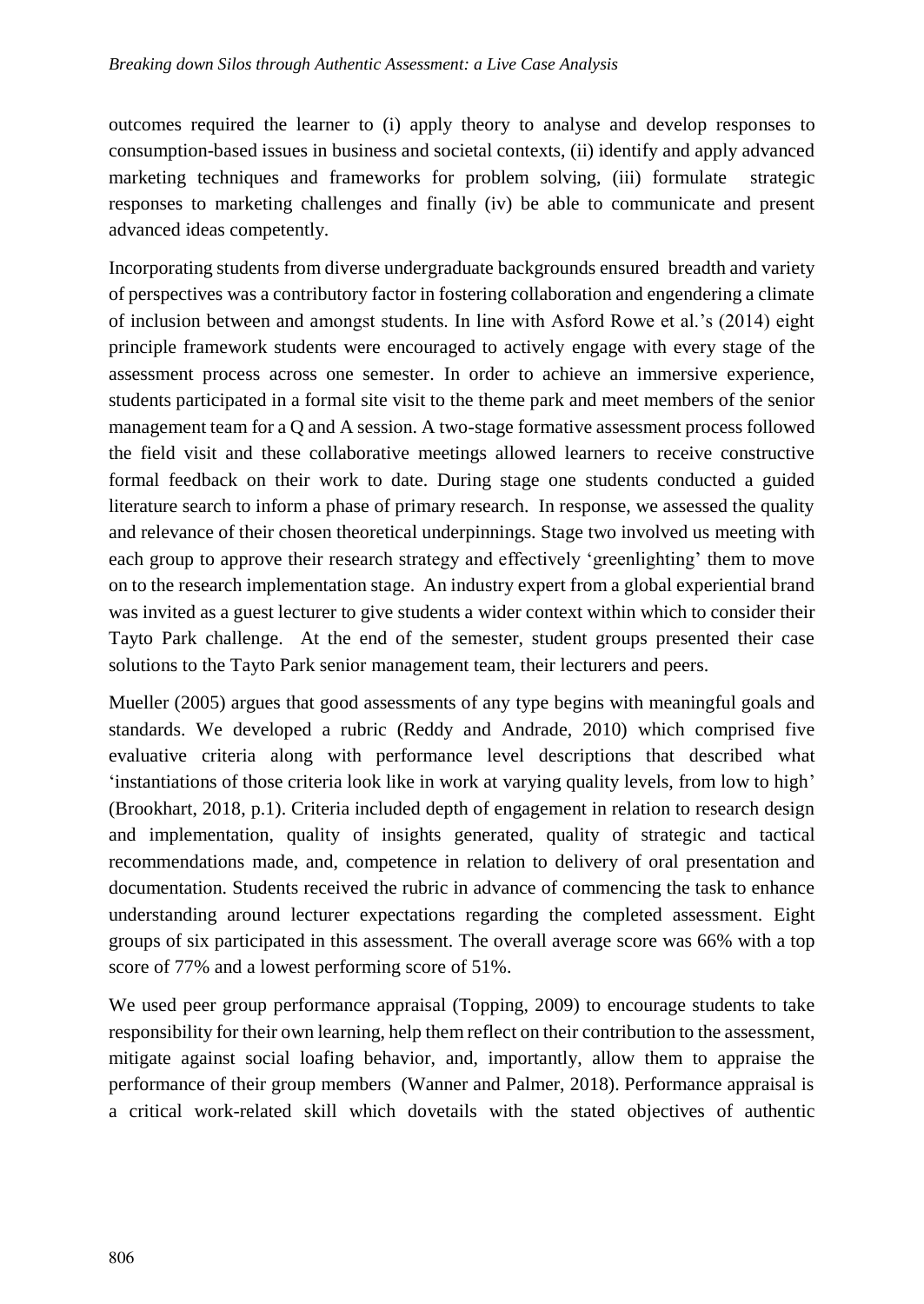assessment. The senior management team at Tayto Park remarked that deep insights had been uncovered and commented on the professionalism displayed.

#### **5. Create the space and time to do work that matters**

Priestley and Philippou's (2019, p.2) vision of curricula argue for learner-centred approaches, active pedagogies and facilitation of learning by educators. The final design principle articulated by the Co-Create team centres on the creation of time and space to do work that matters. Encouragement for innovation in teaching, learning and assessment, specifically provision for staff to upskill in the area of authentic assessment is pertinent to creating a learner-centred approach. We received the encouragement and support of our leadership team in a number of crucial ways. In order to be innovative we needed to invest more time and flexibility than that typically associated with a traditional assessment method. We were provided with resources to enable students to take part in a client site visit. We were afforded appropriate physical spaces depending on our needs including the use of an executive suite for the final presentations. The Learning, Teaching and Technology Centre (LTTC) in TU Dublin provided many opportunities for us to pursue continuing professional development. We are grateful for these supports many of which are encapsulated by Sotiriadou et al. (2019) as essential.

The overall experience of engaging with authentic assessment was a positive one. Students achieved the required learning outcomes, as demonstrated, for example, by the evidence of higher order-thinking in strategic responses to the live brief. We acknowledge some of the challenges this assignment presented for students including time-management, anxiety around presentations and group dynamics. Peer assessment provided a structured learning process for students to critique and provide feedback to each other, and developed skills to manage group conflict and dynamics. We helped the students navigate problems arising and utilised formative assessment and informal class discussion to check-in on student progress observing the development of important transferable skills. A particular advantage of this kind of assessment is the clear sense of ownership that students developed around their ideas and how their confidence built. Collaboration, teamwork, and empathy are designated TU Dublin graduate attributes and are considered highly desirable in the workplace.

#### **6. Conclusion**

The performance of real-world tasks in the academic environment is deemed reflective of the pedagogical values encapsulated in the emergent curriculum framework as envisaged by the Co-Create teaching fellowship team for TU Dublin. This paper describes the design, development and implementation of a 'live case analysis' for students across two Masters level business programmes. This 'authentic assessment' has been described in the context of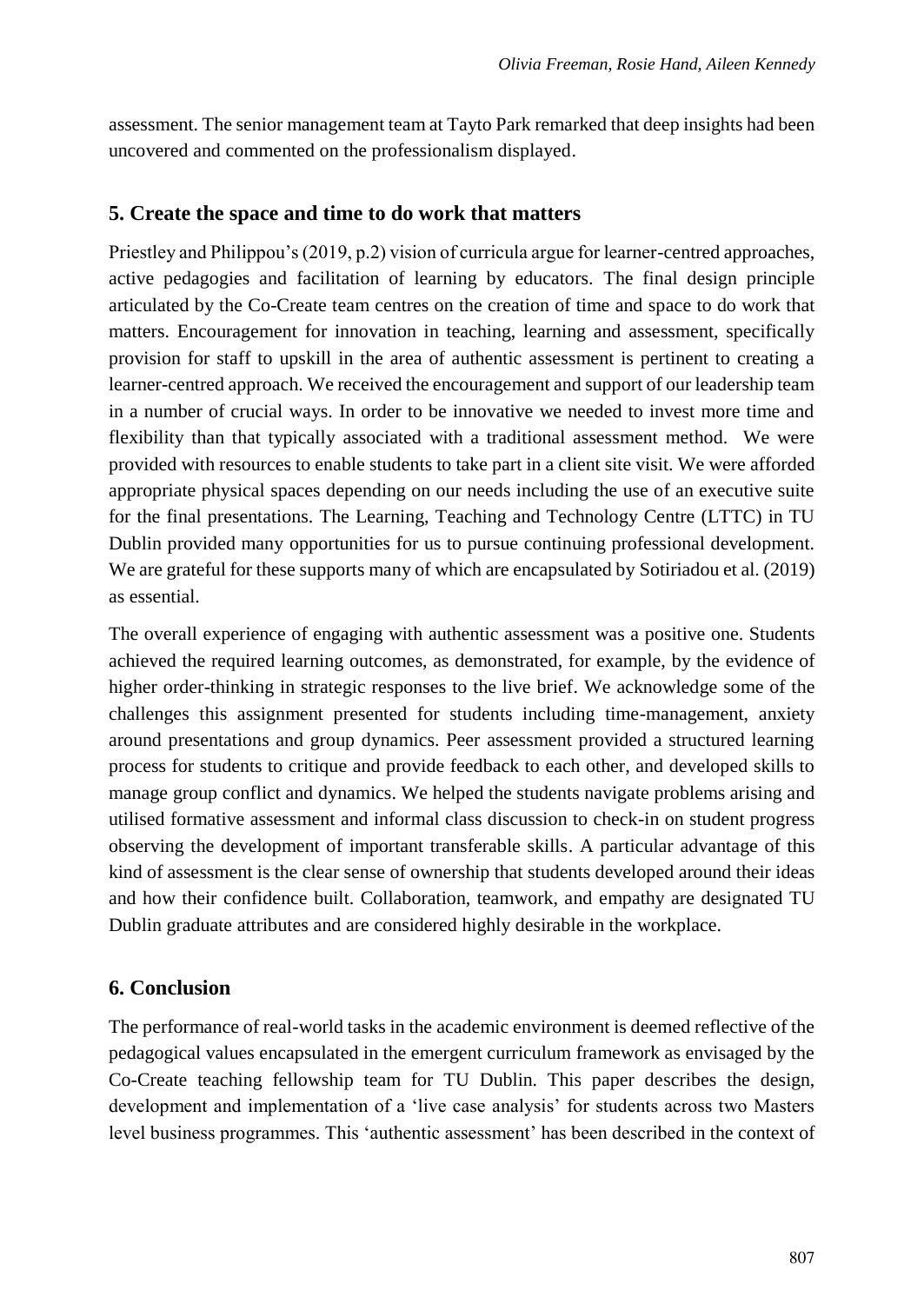the four key design principles of the curriculum framework project; innovation, application, collaboration and flexibility and in so doing we have illustrated the value of a curriculum framework in helping to shape and support the development of meaningful authentic engagement between students, educators and wider societal entities.

## **References**

- Ashford-Rowe, K., Herrington, J. & Brown, C. (2014). Establishing the critical elements that determine authentic assessment, *Assessment & Evaluation in Higher Education*, 39(2), 205-222.
- Brew, A. (2013). Understanding the scope of undergraduate research: a framework for curricular and pedagogical decision-making. *Higher Education,* 66*,* 603-618.
- Brookhart, S. M. (2018). Appropriate criteria: Key to effective rubrics. *Frontiers in Education,* 3*,* 22.
- Co-CREATE Project website https://cocreatetudublin.wordpress.com/
- de Vries, Bregje, et al. (2018). Exploring the concept of a semi-permeable curriculum: Mixed Audience Masterclasses in teacher education. *Journal of Finnish Universities of Applied Sciences 3*.
- Gulikers, J. T., Bastiaens, T. J., & Kirschner, P. A. (2004). A five-dimensional framework for authentic assessment. *Educational technology research and development*, 52(3), 67.
- Hughes, J. & Tan, E. (2012). *The Dynamic Curriculum: Sharing Experiences of Ongoing Curricular Change in Higher Education.* Dublin: DRHEA.
- Meyers, N. M., and D. D. Nulty. 2009. "How to use (five) curriculum design principles to align authentic learning environments, assessment, students' approaches to thinking and learning Outcomes."*Assessment & Evaluation in Higher Education* 34(5), 565–577.
- Mueller, J. (2005). The authentic assessment toolbox: enhancing student learning through online faculty development. *Journal of Online Learning and Teaching*, 1(1), 1-7.
- National Forum for the Enhancement of Teaching and Learning in Higher Education, "Authentic Assessment in Irish Higher Education," in *teachingandlearning.ie*, Published March 30, 2017, Last Accessed January 17, 2020, https://www.teachingandlearning.ie/publication/authentic-assessment-in-irishhigher-education/
- Parsons, E., Macalaren, P., & Chatzidakis, A., (2017) *Contemporary Issues in Marketing and Consumer Behaviour,* 2nd Edition. London:Routledge.
- Priestley, M. & Philippou, S. (2019). Curriculum is or should be at the heart of educational practice. *The Curriculum Journal,* 30 (1), 1-7.
- Reddy, Y. M., & Andrade, H. (2010). A review of rubric use in higher education. *Assessment and Evaluation in Higher Education, 35*(4), 435-448.
- Sotiriadou, P., Logan, D., Daly, A., & Guest, R. (2019). The role of authentic assessment to preserve academic integrity and promote skill development and employability. *Studies in Higher Education*, 1-17.
- Topping, K. J. (2009). Peer assessment. *Theory into practice*, *48*(1), 20-27.